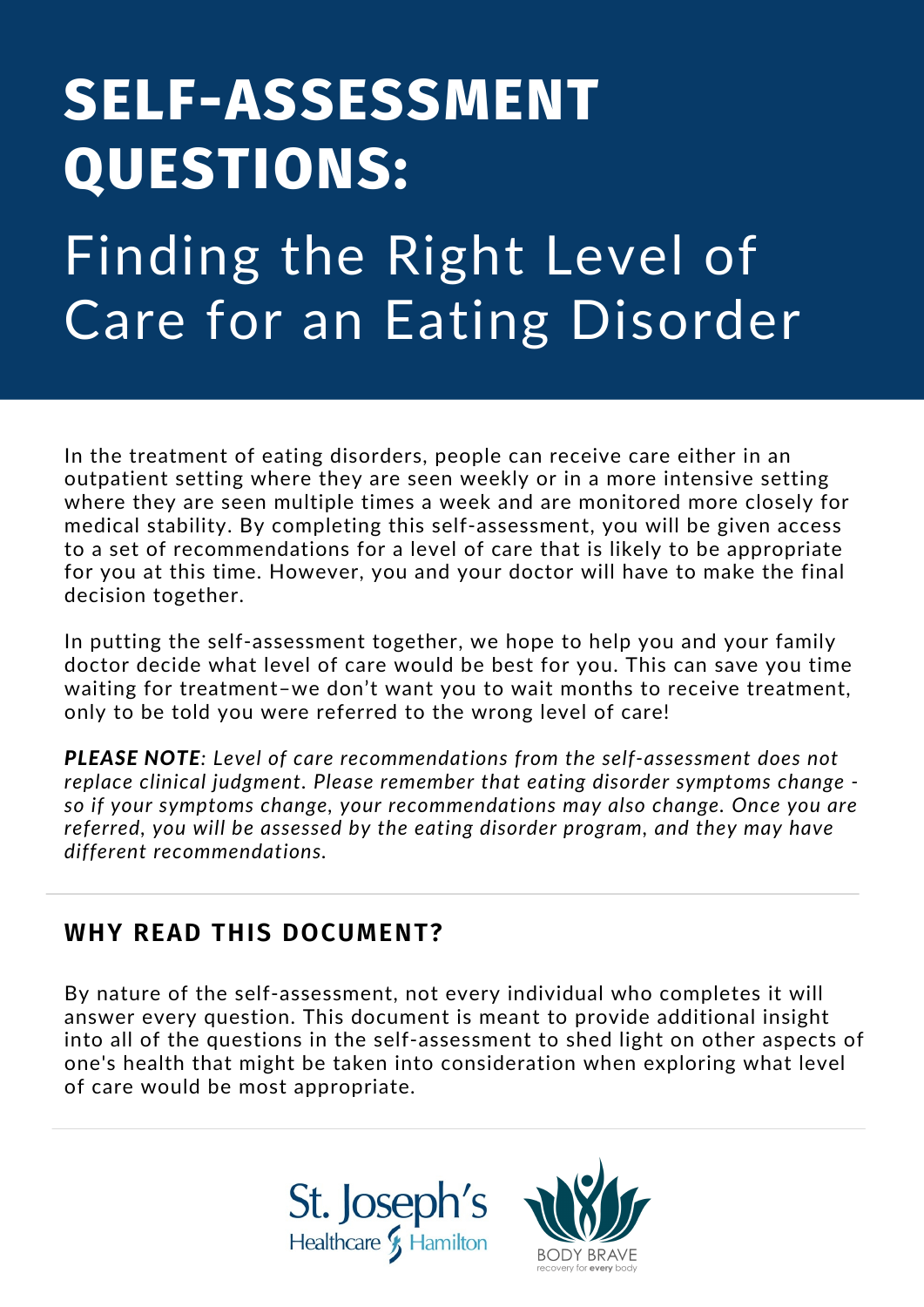# **CONTENT TRIGGER WARNING**

Before starting the self-assessment survey, we encourage participants to prepare themselves emotionally. Although unintended, we recognize that the following survey questions and topics have the potential to elicit uncomfortable and possibly triggering emotions. For example, in this survey, you will be asked questions about weight, symptoms, mood, and patterns of behaviour that might cause you harm.

If you are experiencing distress, you may choose to stop the survey at any time. If you would like to start the survey again later, you may do so once you are ready.

If you are struggling and need **immediate mental** health crisis [support,](https://www.crisisservicescanada.ca/en/call-us/) please visit Crisis Services Canada or call their toll-free number +1 (833) 456 - 4566.

If you need immediate medical support, please visit your nearest emergency department, or call 911 as soon as possible.

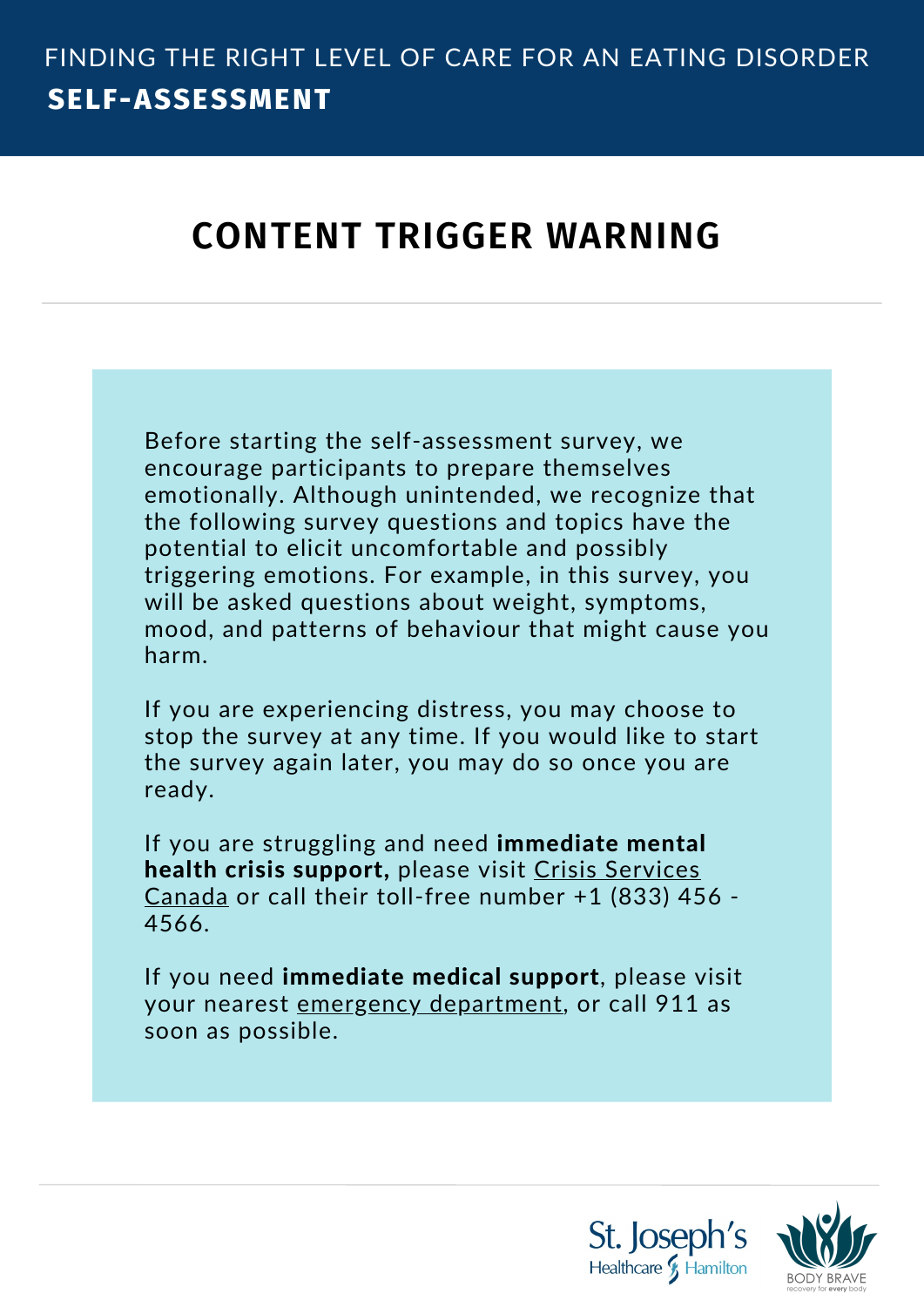# **QUESTION**

# **WHY IS THIS ASKED?**

2. Using the link below, calculate your Body Mass Index (BMI) and select one of the following options:

Link: NIH BMI [Calculator](https://www.nhlbi.nih.gov/health/educational/lose_wt/BMI/bmicalc.htm)

a) BMI is above 20 b) BMI is above 17.5 c) BMI is between 16.6 and 17.5 d) BMI is between 16 and 16.5 e) BMI is below 16

Body Mass Index (BMI) is a ratio of your weight to height. While it is not a perfect measure of risk, we do know that as people's BMI drops below 16, their risk of medical complications related to being underweight increases greatly. When determining what intensity of eating disorders treatment to seek; we consider your BMI along with other risk factors.

### 3. In the past 3 months or longer, have you experienced any changes in weight (increase or decrease)?

a) Yes b) No

When we are considering your medical risk, we take into account what has been happening to your weight over the past few months.

### 4. Has your weight...

a) Gone down (decreased)

b) Gone up (increased)

If your BMI is low and your weight is dropping, this suggests you are going to need closer medical monitoring than what is provided in an outpatient setting. In this situation, we would recommend you seek treatment at a higher level of care (such as an intensive day or inpatient program). If your BMI is quite low (e.g., 16-16.5) and stable, or your weight is increasing, we might recommend outpatient treatment with a referral to a more intensive treatment program as a backup.



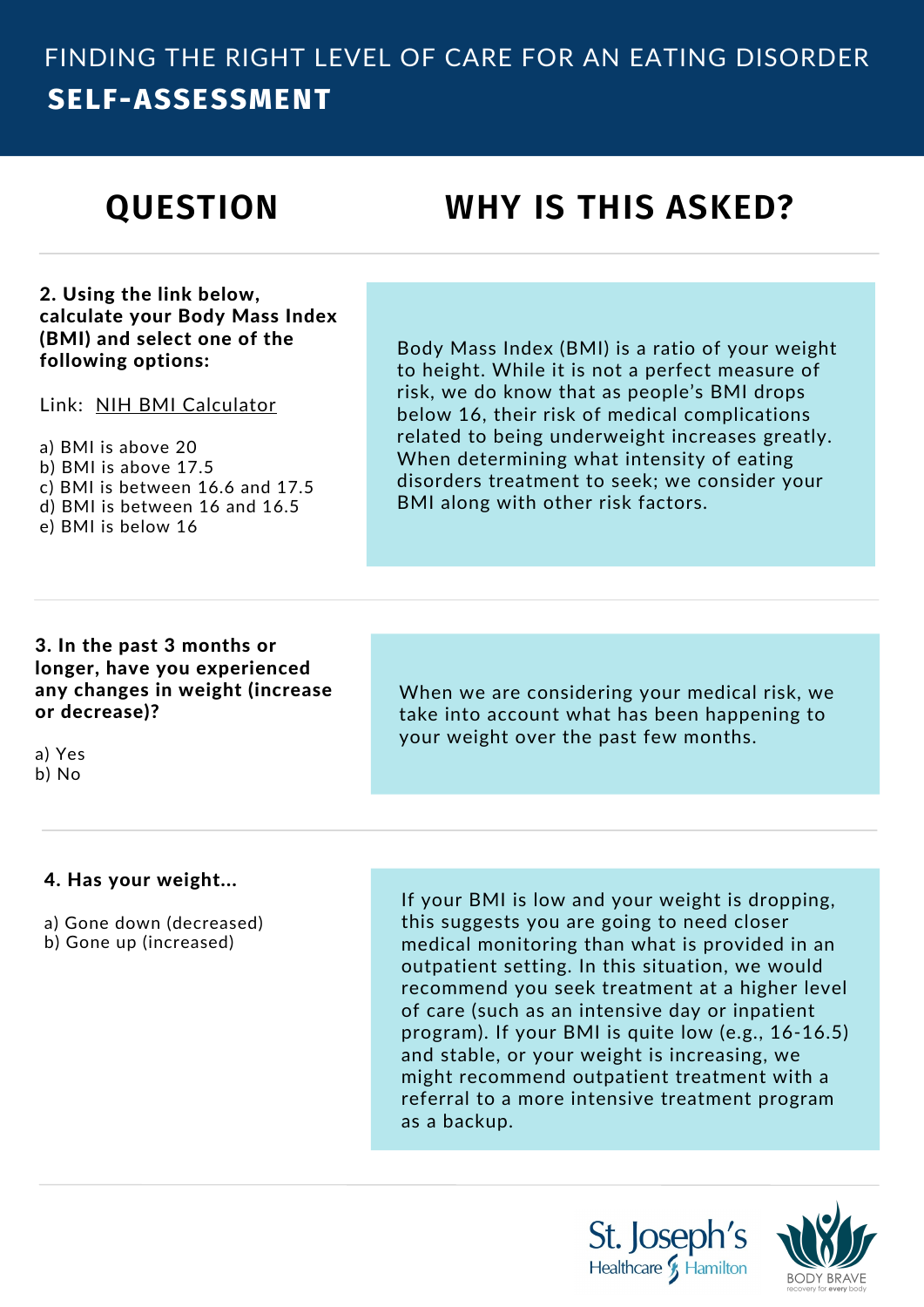# **QUESTION WHY IS THIS ASKED?**

5. In the past month has your weight gone down by...

a) 1 pound or less b) 2-4 pounds c) 4 pounds or more The rate at which a person's weight is dropping is also related to medical risk. If your BMI is already low and you are still experiencing steady weight loss, there is a good chance that your BMI will be too low for an outpatient setting by the time you are able to access treatment. If we think you are at risk of dropping to a medically risky low weight, we would recommend a referral to a higher level of care (e.g., intensive day or inpatient programming).

6. In the last 3 months, have you experienced episodes of overeating (i.e., binge eating)? In other words, episodes where you feel a loss of control over your eating AND eating what others may consider an unusually large amount of food?

a) Yes b) No

Binge eating can be part of many eating disorders – it can be present in anorexia nervosa, and is by definition part of bulimia nervosa and binge eating disorder.

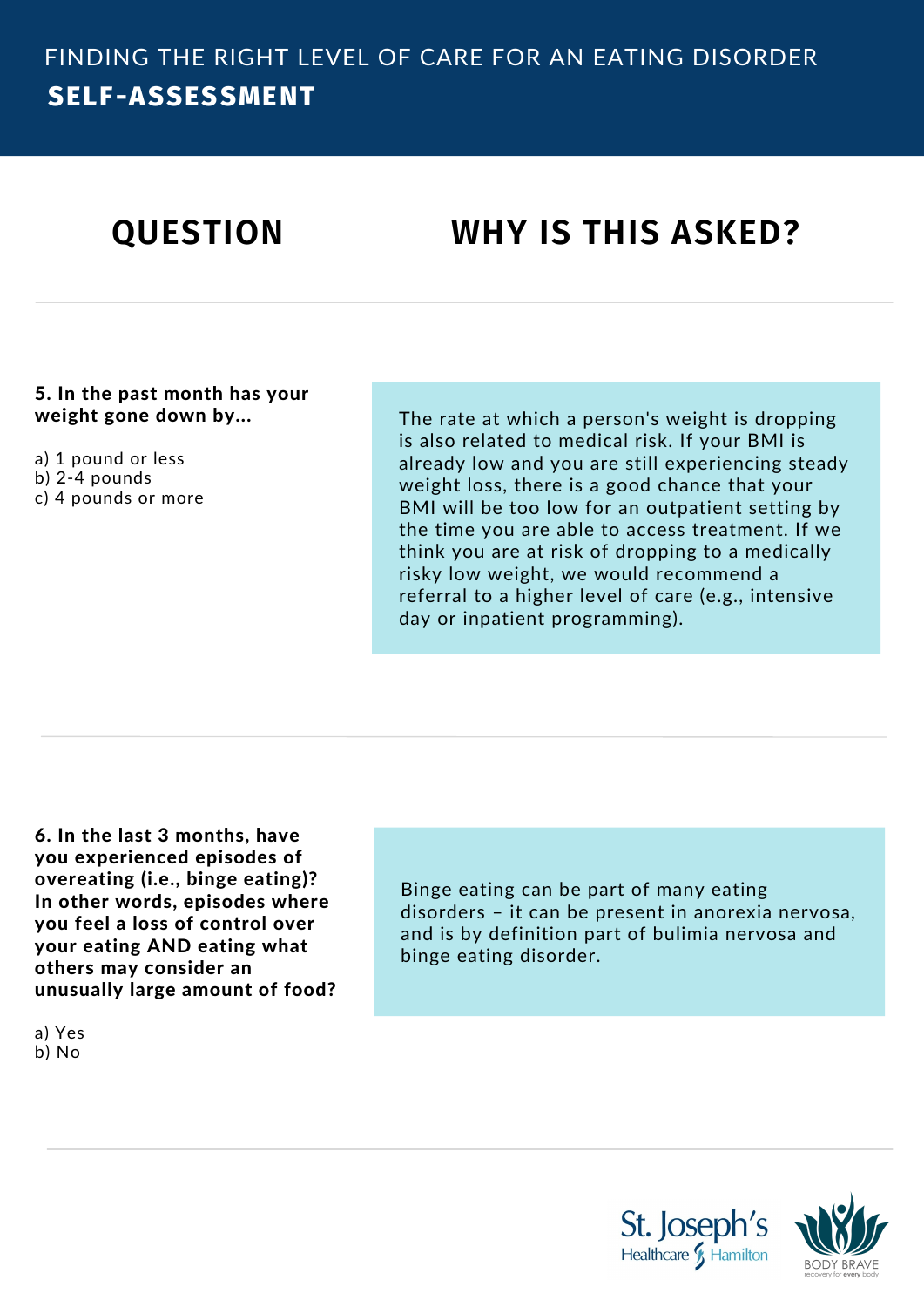# **QUESTION WHY IS THIS ASKED?**

7. Following a binge episode, do you try to make up for eating food by purging through vomiting, using laxatives or diuretics, fasting, and/or overexercising?

a) Yes b) No

If you are: (1) someone whose BMI is over 20; (2) struggling with repeated binge eating; and (3) you are NOT compensating for binge eating by purging, fasting or over-exercising -- you likely have binge eating disorder (BED). If this describes your situation, there are effective treatment options available in an outpatient setting.

8. In the last 3 months, have you gone for one or more days without eating (fasting) to influence your weight, shape, or size?

a) Yes b) No

To keep your body's metabolism running smoothly, you should aim to eat breakfast within 1 hour of waking and consistently consume food every 2 to 4 hours until going to bed. When you don't eat throughout the day (i.e., fast), the body's ability to function normally is significantly compromised. When fasting is combined with other risk factors (such as purging), it can greatly increase your medical risk.

### 9. On average, has this happened on a weekly basis?

a) Yes

b) No

A person's medical risk increases when fasting is a regular occurrence, happening weekly or more.



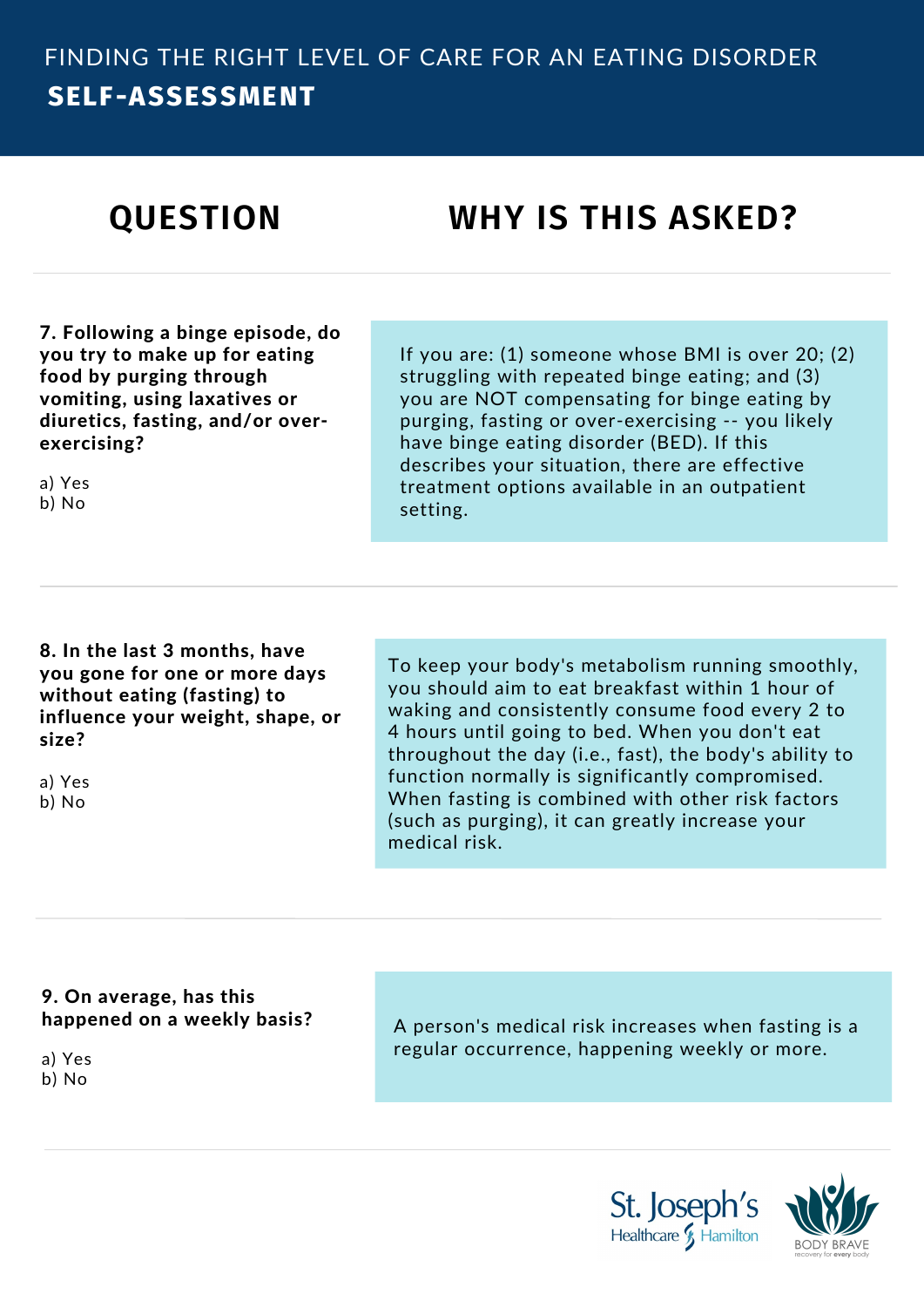# **QUESTION WHY IS THIS ASKED?**

10. In the last 3 months, have you been vigorously exercising on a regular basis?

a) Yes b) No

In order for the body to repair itself after activity, adequate nourishment (i.e., energy from food), is required. If you overtrain and/or undereat, you will run out of energy. Your body will then turn to the protein in your muscles for the energy it needs. Anyone who overtrains is at greater risk for injury of muscles and joints. But the greatest concern is if you are both underweight and overtraining. Your heart can already be weakened because you are underweight, and overtraining places your heart under additional stress. This risk can increase even more if you are engaging in other eating disorder symptoms (e.g., purging).

#### 11. In the last 3 months, have you tried to compensate for food intake by making yourself sick (vomiting)?

a) Yes

b) No

Frequent purging by vomiting can lead to dehydration, which leads to weakened muscles, fatigue, and electrolyte imbalances. Any activity that causes your body to lose fluids (such as vomiting) can lead to low potassium (also known as 'hypokalemia') - which is very dangerous. In the body, potassium helps regulate fluid balance, muscle contractions, and nerve signals. The most important muscle in your body is your heart. If potassium levels go too low, this can cause heart arrhythmias (or an irregular heartbeat) and heart failure. This is one way people can die from an eating disorder.



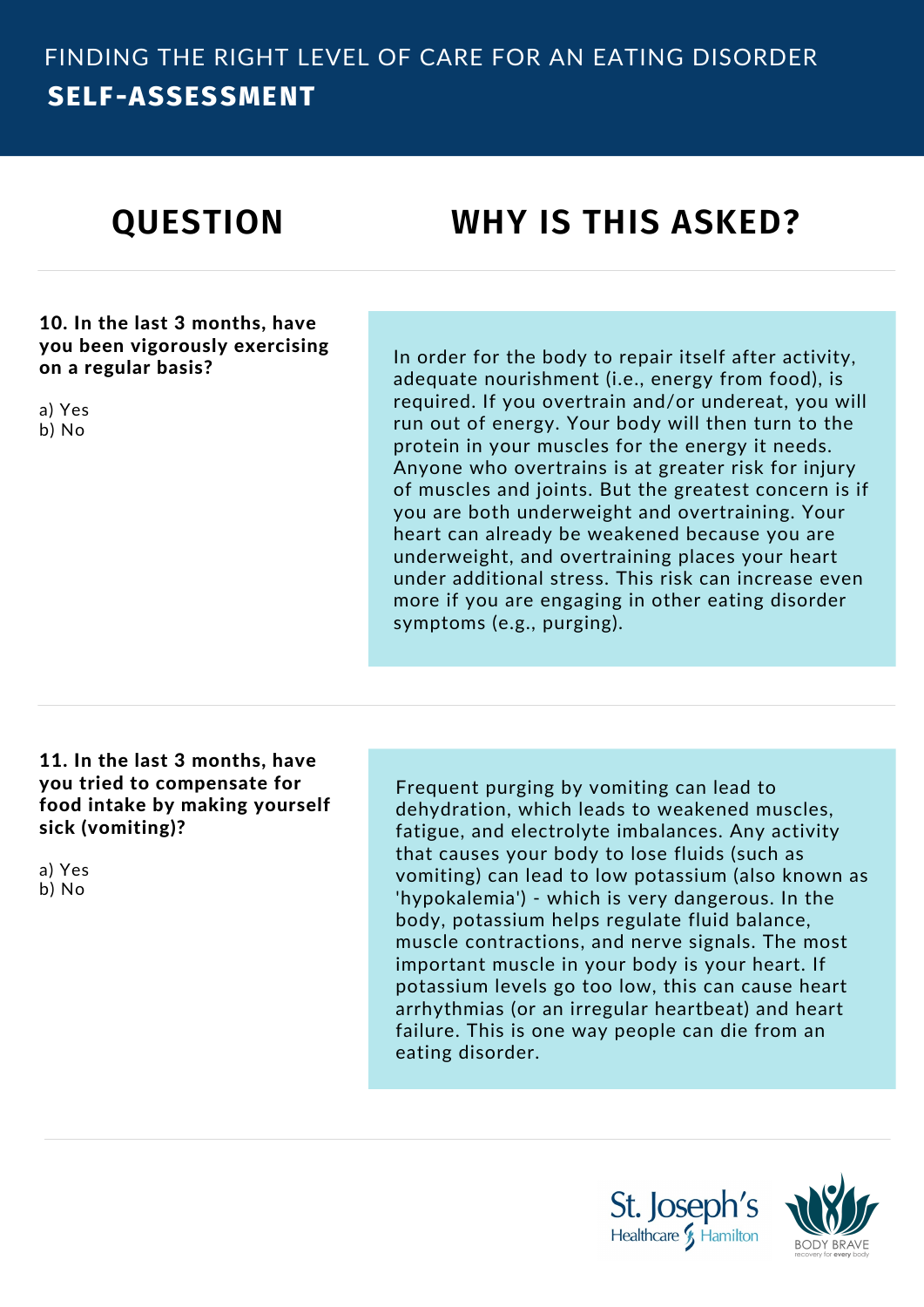# **QUESTION WHY IS THIS ASKED?**

### 12. How frequently did this occur?

a) Once a day or less

- b) 2+ times a day
- c) After almost everything I eat

While any amount of purging is dangerous, the risk goes up with increased frequency. If you are purging by vomiting two or more times a day, you are considered high risk for low potassium (also known as 'hypokalemia').

13. In the last three months have you tried to compensate for food intake by using laxatives, and/or diuretics (water pills or diet pills)?

a) Yes b) No

Frequent purging by laxatives and/or diuretics can lead to dehydration which leads to weakened muscles, fatigue, and electrolyte imbalances. Any activity that causes your body to lose fluids (such as using laxatives and/or diuretics) can lead to low potassium (also known as 'hypokalemia') - which is very dangerous. In the body, potassium helps regulate fluid balance, muscle contractions, and nerve signals. The most important muscle in your body is your heart. If potassium levels go too low, this can cause heart arrhythmias (or an irregular heartbeat) and heart failure. This is one way people can die from an eating disorder. Importantly, neither use of laxatives nor diuretics allow the body to get rid of the food you have eaten or lose weight.

### 14. Are you having watery looses stools throughout the day?

a) Yes

b) No

Anything that causes your body to lose an excess of bodily fluids (for example, diarrhea) increases the risk for low potassium (also known as 'hypokalemia'). Hypokalemia can put you at risk for an irregular heartbeat and/or heart failure.



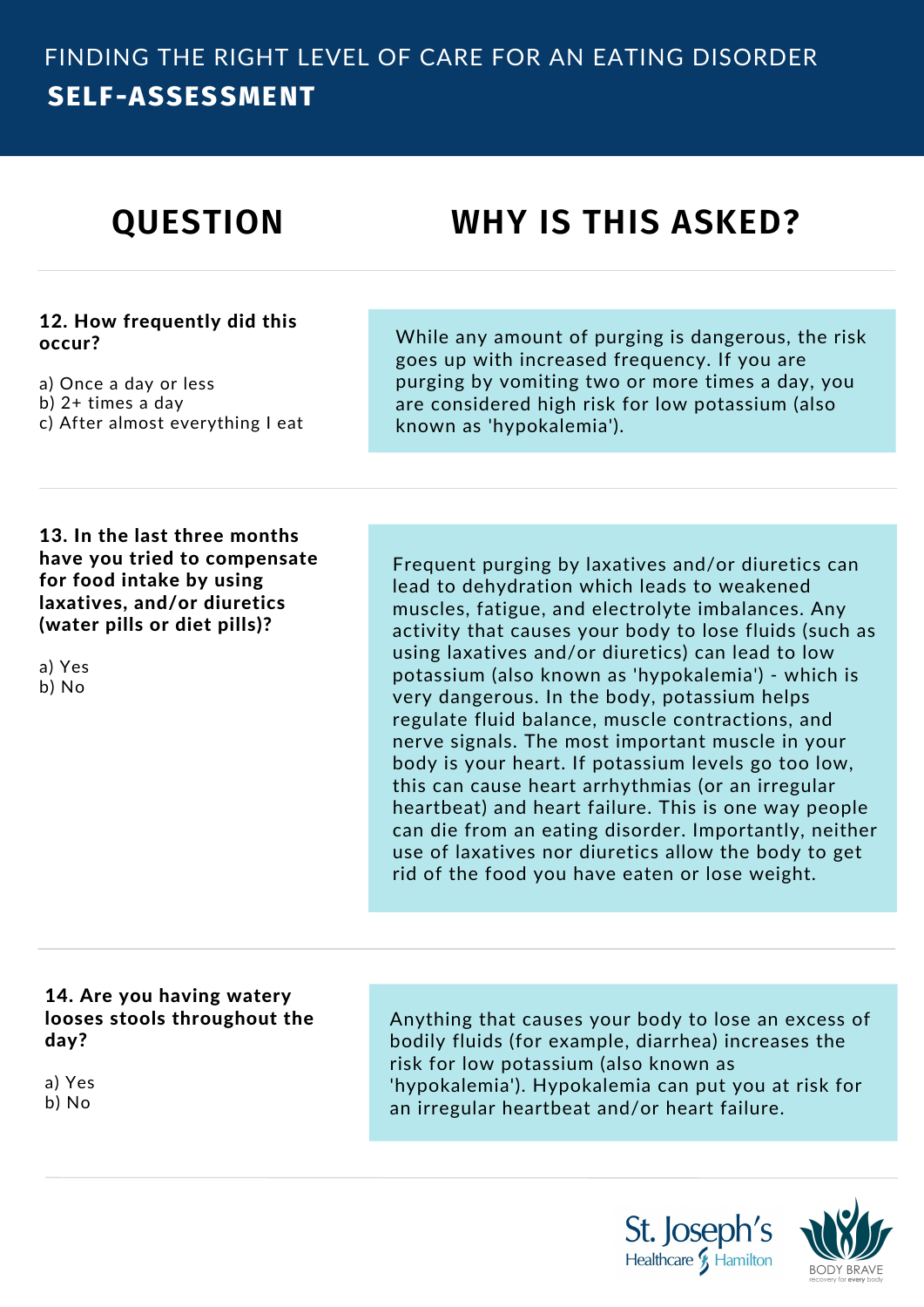# **QUESTION WHY IS THIS ASKED?**

15. Are you using laxatives, and/or diuretics (water pills or diet pills) most days of the week?

The more frequently you are taking something that causes your body to lose fluid, like laxatives and/or diuretics, the greater your medical risk.

Research shows that people with type I diabetes are

more likely to experience disordered eating.

a) Yes b) No

16. Do you have Type 1 Diabetes? *\*If you have Type 2 Diabetes, please select "No"*

a) Yes b) No

### 17. In the last 6 months, have you manipulated your insulin dosage to control your weight?

a) Yes b) No

If you are manipulating your insulin dosing in an attempt to manage your weight, you will be experiencing high blood sugars and greatly increasing your risk of diabetic ketoacidosis. This can be life-threatening. Because of the high medical risk, individuals with type I diabetes and an eating disorder are typically treated in an intensive setting (i.e., intensive day or inpatient programming).

### 18. In the last 1 month, have your blood sugars been unstable?

a) Yes b) No

High blood sugars greatly increase the risk of diabetic ketoacidosis, which can be life-threatening. Not only will you need to have your eating disorder treated in an intensive treatment setting (i.e., intensive day or inpatient programming), but you will also need to be monitored closely by your family doctor and/or endocrinologist while you wait for treatment.



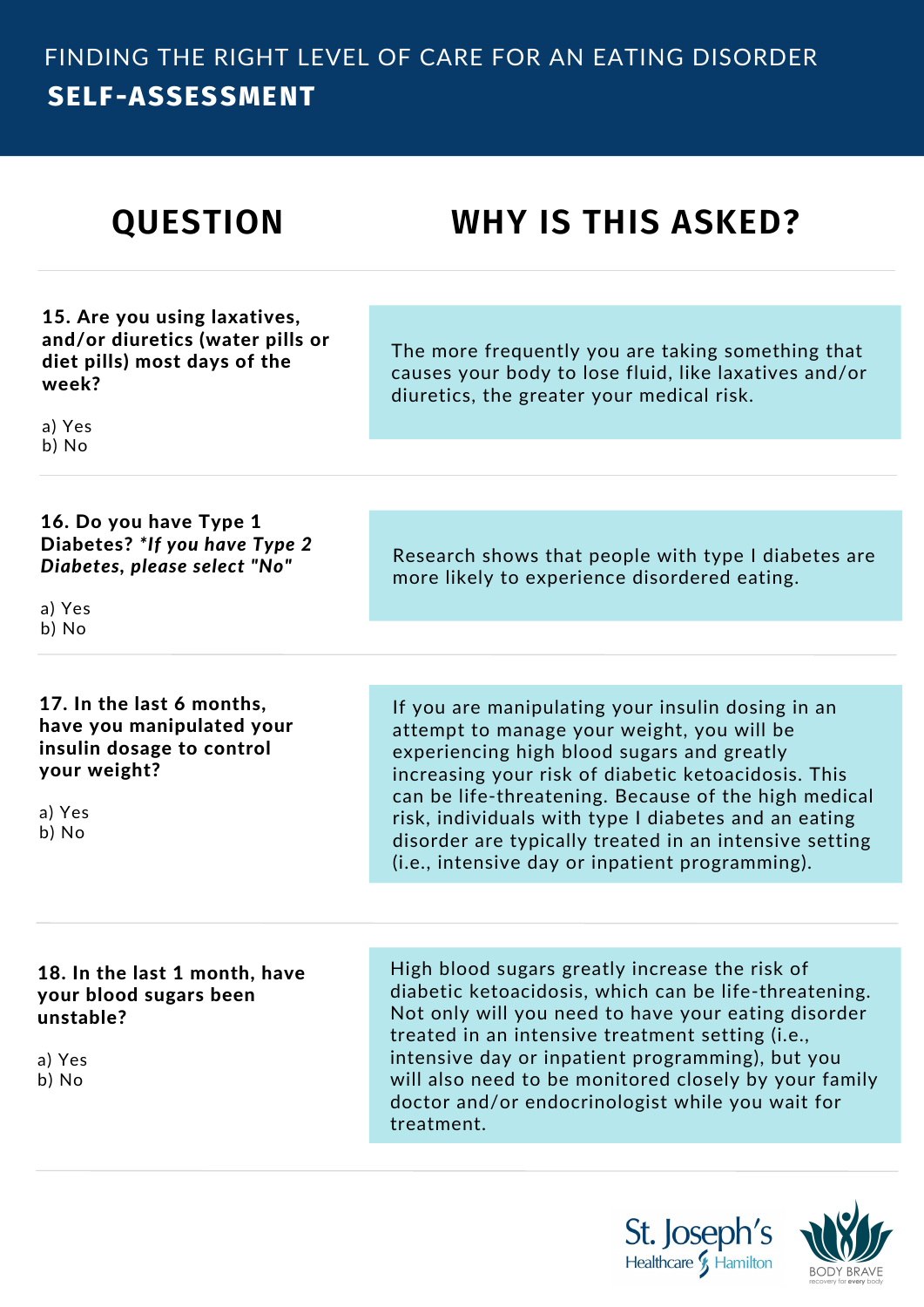| <b>QUESTION</b>                                                                                                                                                           | <b>WHY IS THIS ASKED?</b>                                                                                                                                                                                                                                                                                                                                                                                                                                                                                                                                                      |
|---------------------------------------------------------------------------------------------------------------------------------------------------------------------------|--------------------------------------------------------------------------------------------------------------------------------------------------------------------------------------------------------------------------------------------------------------------------------------------------------------------------------------------------------------------------------------------------------------------------------------------------------------------------------------------------------------------------------------------------------------------------------|
|                                                                                                                                                                           |                                                                                                                                                                                                                                                                                                                                                                                                                                                                                                                                                                                |
| 19. Are you pregnant?<br>a) Yes<br>b) No                                                                                                                                  | Many eating disorder symptoms increase the risk to<br>both you and your baby when you are pregnant. In<br>addition to seeking treatment in a more intensive<br>setting (i.e., intensive day or inpatient<br>programming), your doctor may recommend that you<br>be followed by an obstetrician for a high-risk<br>pregnancy.                                                                                                                                                                                                                                                   |
|                                                                                                                                                                           |                                                                                                                                                                                                                                                                                                                                                                                                                                                                                                                                                                                |
| 20. In the last three months,<br>have you been hospitalized<br>because of a medical<br>complication(s) related to your<br>eating disorder/disordered<br>eating?<br>a) Yes | If your eating disorder symptoms have been severe<br>enough to require hospitalization in the last three<br>months, a more intensive level of treatment than<br>what can be provided in an outpatient setting is<br>recommended.                                                                                                                                                                                                                                                                                                                                               |
| b) No                                                                                                                                                                     |                                                                                                                                                                                                                                                                                                                                                                                                                                                                                                                                                                                |
|                                                                                                                                                                           |                                                                                                                                                                                                                                                                                                                                                                                                                                                                                                                                                                                |
| 21. Is your resting heart rate<br>below 50 beats per minute<br>(bpm)?<br>a) Yes<br>b) No<br>c) Unsure                                                                     | When you are underweight, the body's overall<br>metabolism slows. One consequence of this is that<br>your heart rate can drop below 50 beats per<br>minute (bpm). As your heart rate drops into this<br>range, the risk of your heart stopping (i.e., cardiac<br>arrest) is greater - particularly at night when your<br>heart rate drops even further. The risk of a low<br>heart rate can be worsened by the presence of<br>other eating disorder symptoms, particularly<br>symptoms that result in low potassium (e.g.,<br>vomiting, or use of laxatives and/or diuretics). |
|                                                                                                                                                                           |                                                                                                                                                                                                                                                                                                                                                                                                                                                                                                                                                                                |

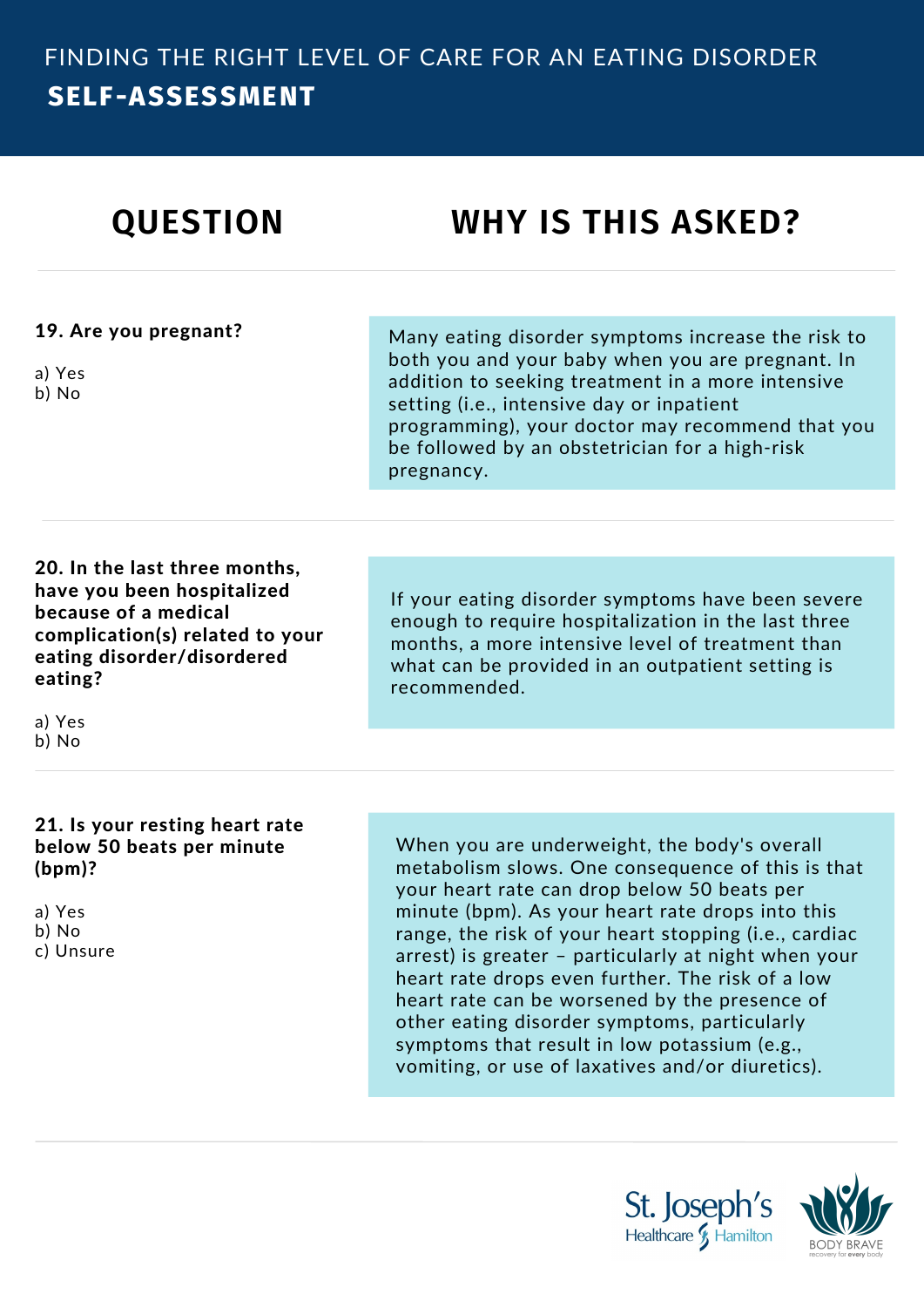# **QUESTION WHY IS THIS ASKED?**

### 22. Are you using substances (such as alcohol, cannabis, other drugs) in a way that could:

(1) interfere with your eating (e.g., decreasing your appetite or increasing the urge to binge); or

(2) interfere with your ability to participate in treatment for an eating disorder/disordered eating (both attending treatment and meeting treatment-related goals)?

a) Yes b) No c) Maybe The regular use of substances can:

(1) increase the medical risk associated with your eating disorder

(2) interfere with your eating (e.g., suppress appetite or cause binge eating)

(3) make it more difficult to participate effectively in the treatment of your eating disorder

For all of these reasons, we recommend you talk to your family doctor about treatment for substance use. If you are not sure whether your substance use is problematic or could interfere with treatment for your eating disorder, we recommend you look into one of the substance treatment options provided in the recommendations document at the end of the survey. Some of these options are low-barrier, do not require a referral to a treatment program, and are designed to help you decide if you do have a reason to be concerned about your substance use.

### 23. Has your substance use interfered with your work, taking care of things at home, or getting along with other people?

a) Yes, it has interfered with one or more of these areas in my life. b) No

If substance use is interfering with important aspects of your life, it will likely make it difficult to be successful in the treatment of your eating disorder. It also suggests that treatment of your substance use may be a priority.



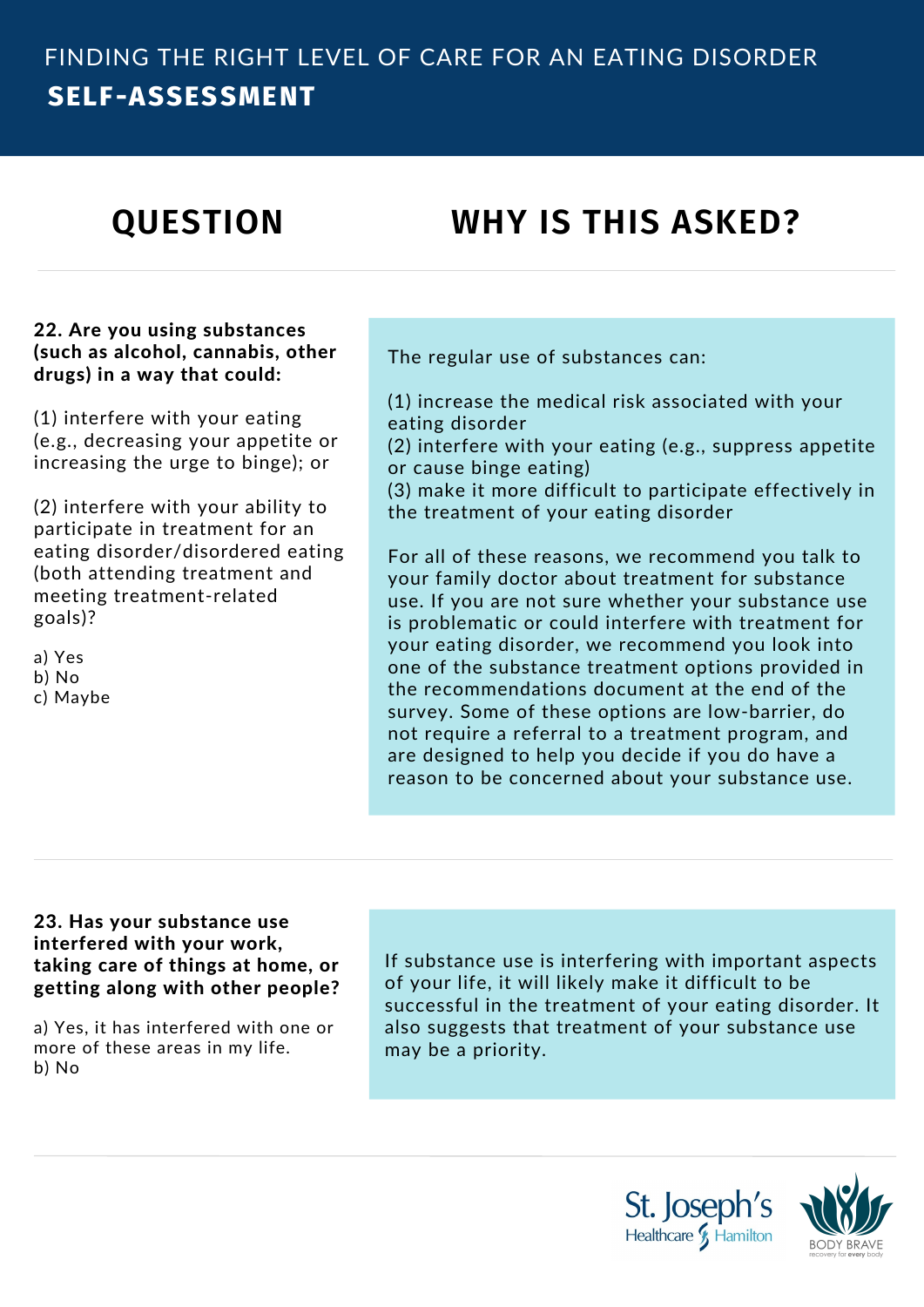# **QUESTION WHY IS THIS ASKED?**

#### 24. Have you made a suicide attempt?

a) Yes

b) No

If you've attempted suicide in the past, it suggests that at some point in your life, things were extremely difficult for you. You may have already addressed the issues that put you at risk. However, for some, the things that put them at risk for attempting suicide have not yet been resolved. If you feel that you are still at risk and need help for depression, trauma, emotion regulation, or other factors, we recommend that you speak to your doctor about getting help for these issues.

### 25. Was your most recent attempt in the last 3 months?

a) Yes b) No

If you have attempted suicide in the last three months, it is extremely important to understand what has put you at risk for this. If this is the case, we would strongly recommend that your family doctor refer you to mental health resources, if that has not already been done.

### 26. In the last 3 months, have you self-harmed (cutting, burning, banding, etc.)? Choose all that apply.

a) I have not self-harmed b) I have self-harmed less than weekly in the last 3 months c) I have self-harmed at least weekly or more

d) I have self-harmed in a manner that should have received medical attention OR resulted in using emergency medical services

Some people use self-harm as a way of managing difficult emotions. Some know that if their eating disorder symptoms were to decrease, their self-harm behaviors would increase. When the self-harm behaviors are frequent or have needed medical attention, we find that people do much better in treatment for their eating disorder if they have already received treatment to help them manage difficult emotions using therapeutic skills – for example, dialectical behavior therapy (DBT). If this is the case, we strongly recommend that you and your family doctor look into DBT treatment options.

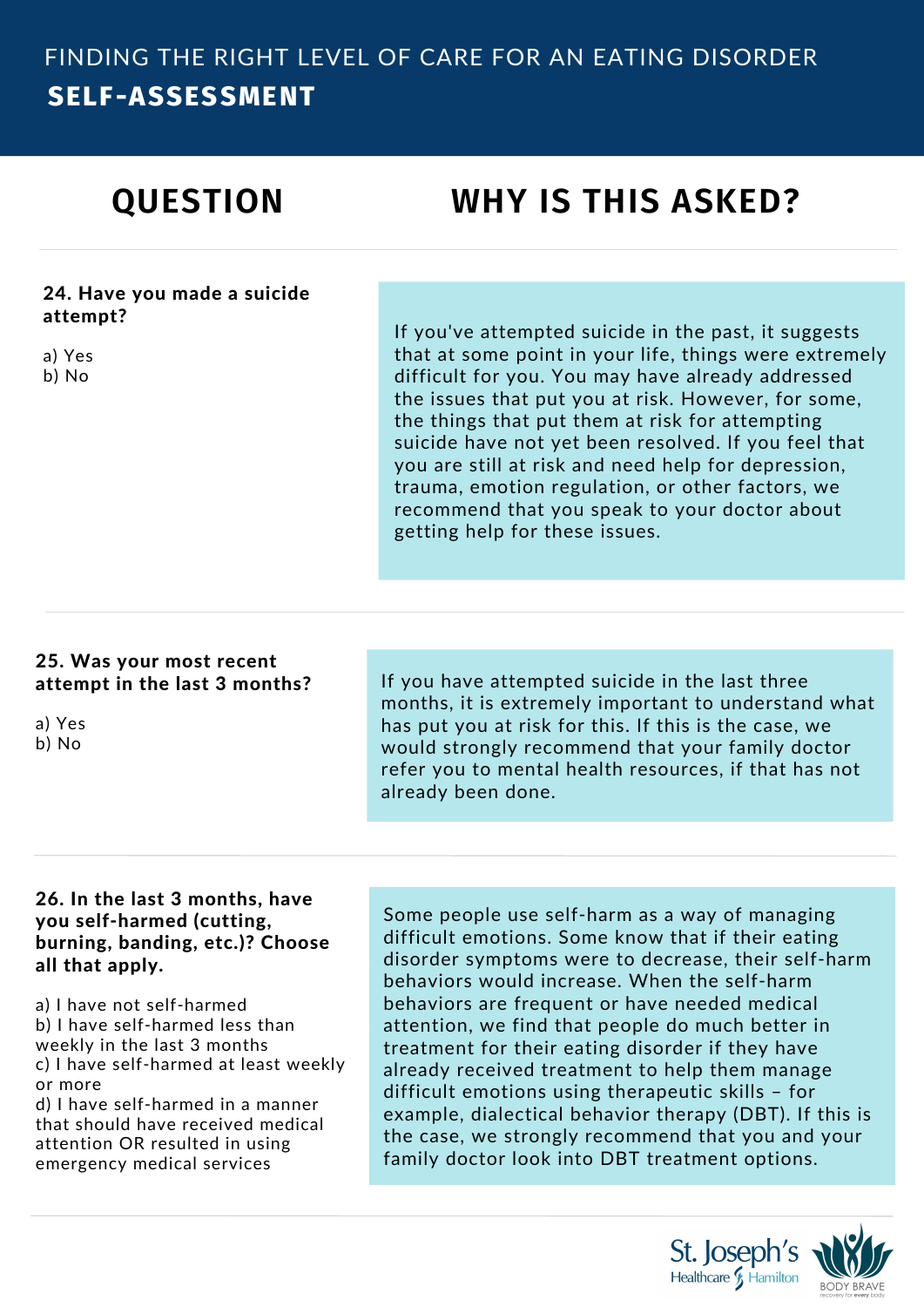# **QUESTION WHY IS THIS ASKED?**

#### 27. Using the link below, calculate your Patient Health Questionnaire (PHQ-9) score and choose one of the options below:

Link: PHQ-9 [Calculator](https://www.uptodate.com/contents/calculator-depression-screening-by-a-nine-item-patient-health-questionnaire-phq-9-in-adults)

a) Score is between 0 to 4 points: No depression b) Score is between 5 to 9 points: Mild depression c) Score is between 10 to 14 points: Moderate depression d) Score is between 15 to 19 points: Moderately severe depression e) Score is between 20 to 27 points: Severe depression

This brief questionnaire assesses depression. If you are struggling with depression, it can make it very difficult for you to be successful in treatment for your eating disorder.

We strongly recommend that you speak to your family doctor about the difficulties you are having with your mood. Your doctor can speak to you about medication options and/or refer you to psychological treatment. There are some very effective options available online for the treatment of depression. We will provide you with a few resources in the recommendations document at the end of the survey.

If your depression is interfering with your functioning in your everyday life, this suggests you might also have difficulty making changes in the treatment of your eating disorder. We strongly recommend you speak to your doctor about treatment options for your depression.